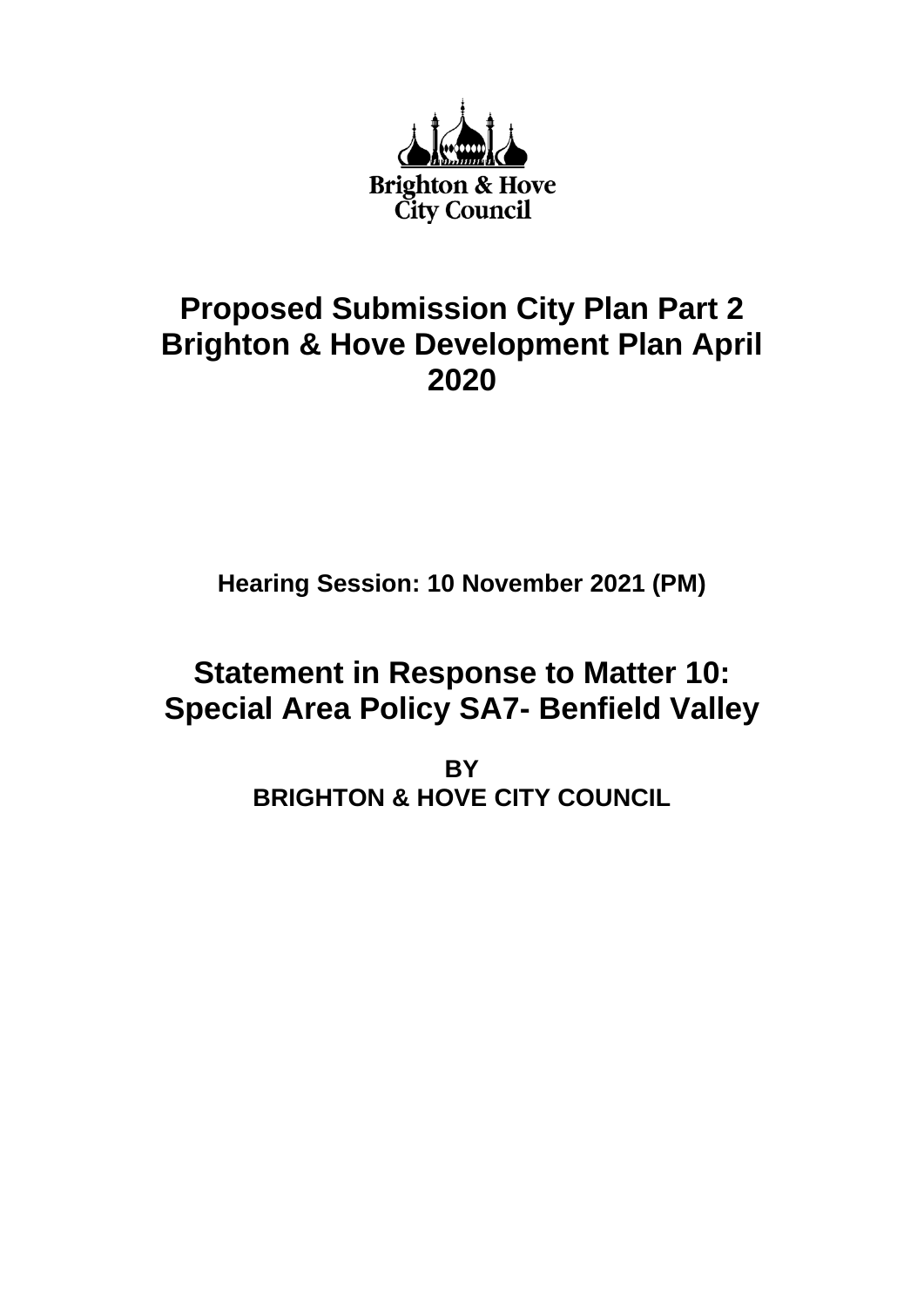### **List of Abbreviations**

CPP1 - City Plan Part 1 CPP2 – City Plan Part 2 LGS – Local Green Space LWS - Local Wildlife Site NPPF - National Planning Policy Framework PPG – Planning Practice Guidance SDNP – South Downs National Park SDNPA - South Downs National Park Authority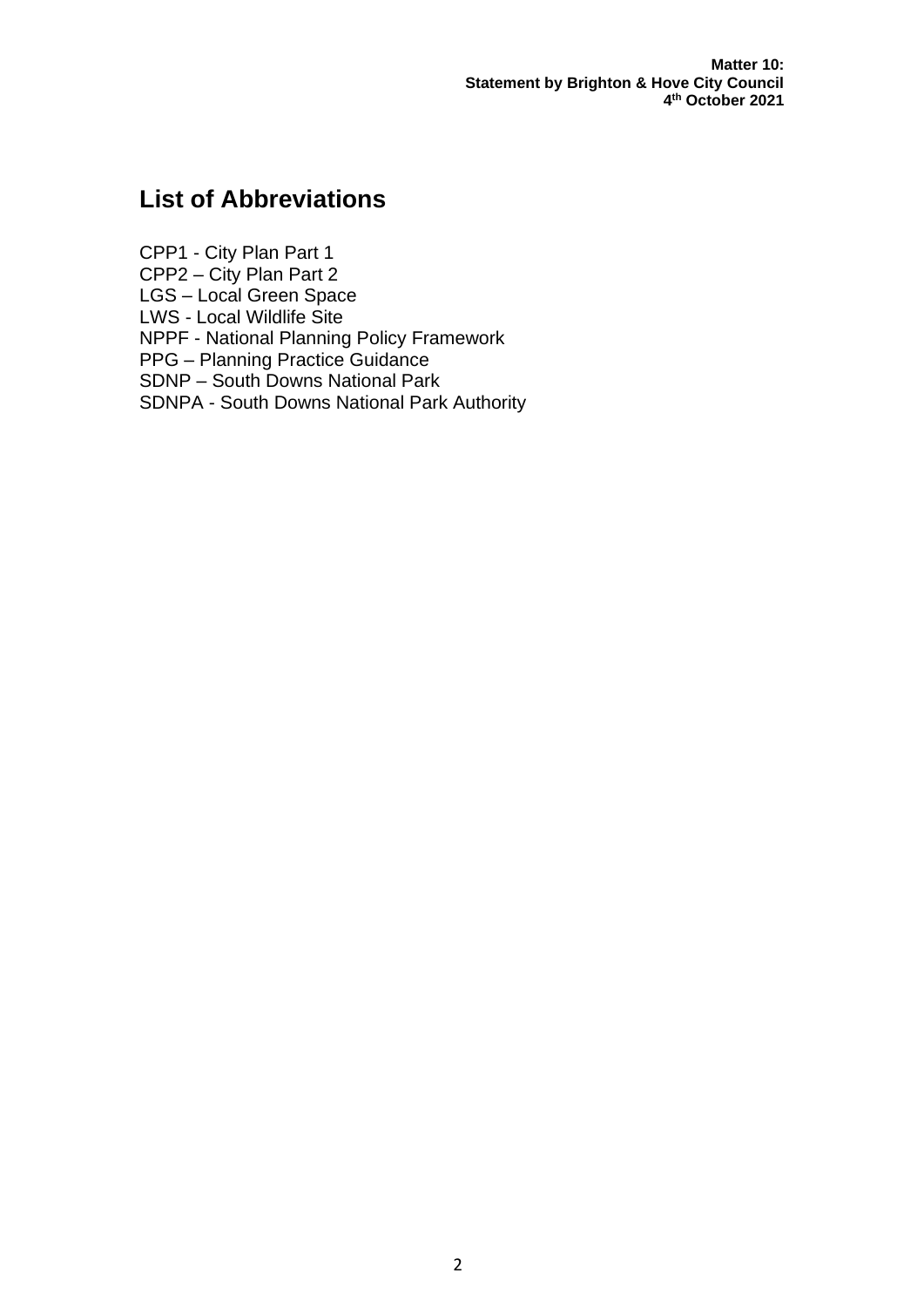#### **Q1. How would the identification of this area secure the long term and enduring positive management, maintenance and enhancement of the Benfield Valley and its relationship to the National Park and urban areas?**

- 1. The Council's key planning objectives for Benfield Valley are set out in Policy SA7 and explained in more detail in the TP05 Benfield Valley Topic Paper. Benfield Valley is a strategically important green space in the west of the city which performs several different roles – an important green wedge linking the urban area to the South Downs National Park (SDNP), an important area of open space serving the leisure and recreational needs for surrounding local communities, and a Local Wildlife Site (LWS). It also includes significant heritage assets, in particular the listed Benfield Barn and its surrounding Conservation Area. The policy promotes a strategic approach to facilitate the positive and ongoing management and maintenance of its open spaces, wildlife habitats and heritage assets, whilst enhancing public access and connectivity to the adjoining urban areas and National Park. It also allows for some very limited residential development on two small sites within the valley.
- 2. As one of the largest remaining undeveloped areas south of the A27 Bypass, Benfield Valley has been the focus of developer interest with several large scale development proposals being promoted in response to CPP1 and subsequent CPP2 consultations (see TP05 paragraphs 3.4, 3.16-3.17, 3.23-3.25) including the outstanding Regulation 19 representation by Benfield Valley Investments (DP268). The work undertaken in the 2014 and 2015 Urban Fringe Assessments (ED21 and ED22) and the subsequent assessment by the County Landscape Architect and County Ecologist set out in Appendices 1 and 2 the Topic Paper has clearly identified the importance of retaining the majority of Benfield Valley as green space in order to maintain the visual, ecological and physical linkages from the National Park into the heart of the urban area. The Council strongly believes that large scale development proposals at Benfield Valley would result in unacceptable landscape and ecological impacts as well as diminishing the quality of the remaining open space. To secure the long term protection of Benfield Valley, the Council is proposing to designate the majority of the land as Local Green Space (LGS). This is explained and justified in the TP04 Local Green Space Topic Paper and in the Council's responses to Matter 16 (DM38).
- 3. A key objective of SA7 is to promote a positive and comprehensive planning approach to Benfield Valley focusing on enhancement and long term management as well as simply protection. The supporting statements by the County Landscape Architect and County Ecologist (Appendices 1 and 2 of TP05) identify a range of measures for mitigating any potential adverse effects of the proposed Policy H2 housing allocations, which offer potential for enhancements and better long term management of the green infrastructure. Paragraphs 4.42 – 4.46 and Appendix 1 of the ED24 UFA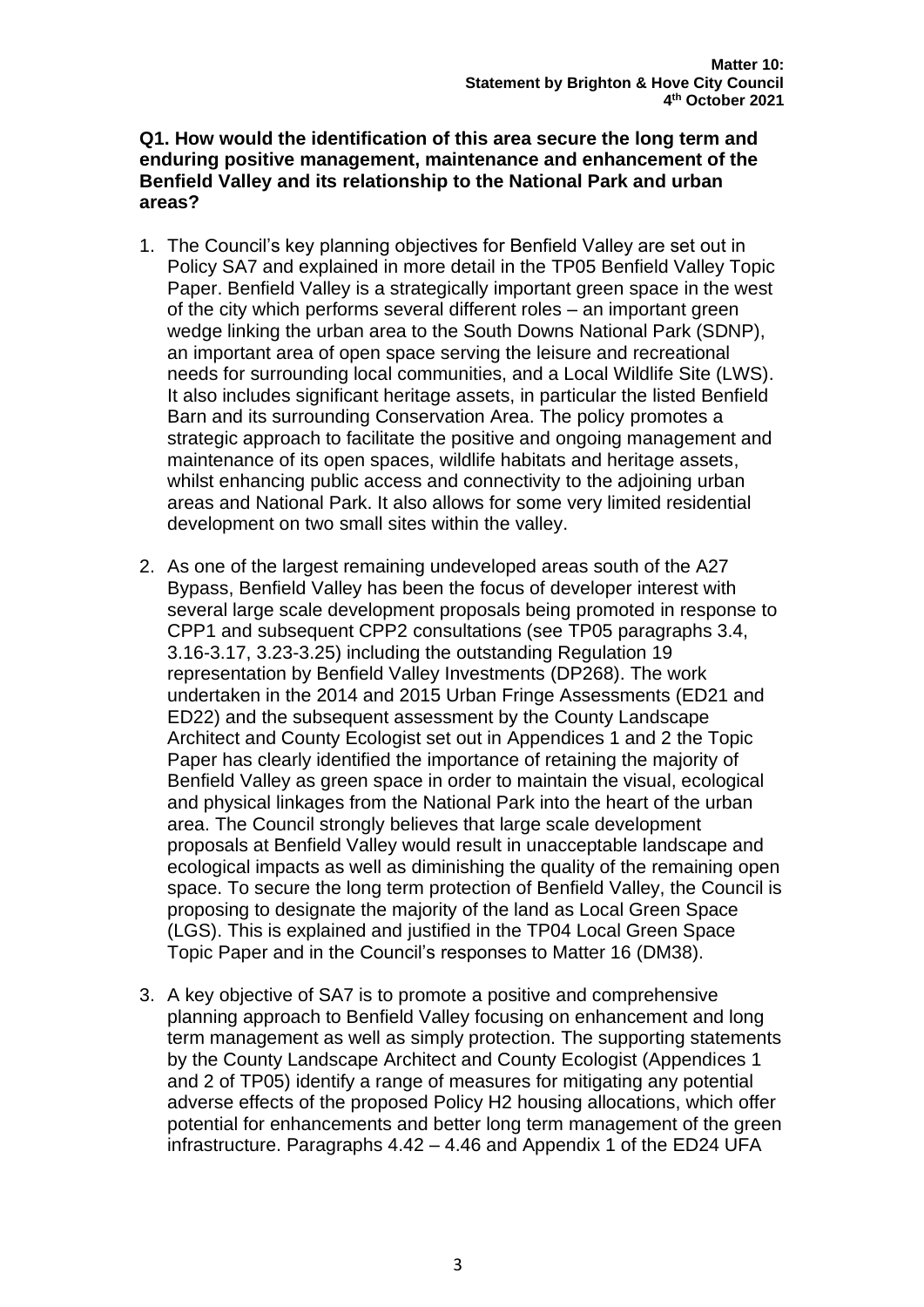Update 2021 also identify a range of measures to achieve ecological mitigation and enhancements, including biodiversity net gains.

4. Other important objectives of SA7 focus on improving the quality of the open space and its leisure/recreational value for the surrounding communities (Hangleton and Portslade) as well as enhancing linkages with the National Park to the north. A key element is to create improved public access including the north/south linear footpath/cycleway and the potential for creation of 'gateway' and interpretation facilities. The policy also promotes the sympathetic repair and re-use of Benfield Barn for nonintensive community and/or recreational uses which could function as a 'gateway' or interpretation facility for the Park.

#### **Q2. Is the boundary of the Special Area policy appropriate? Is there any justification for amending the boundary?**

5. Yes. The boundary of the strategic allocation is drawn to encompass the whole of Benfield Valley south of the A27 Bypass/National Park boundary to enable a holistic approach to future planning, land uses and management of the area. No comments or objections have been received in relation to the proposed SA boundary other than representations by Highways England (12) requesting confirmation that the Special Area does not encroach upon the A27 highway boundary. In response to Highways England's comments at the Regulation 18 stage, both the SA and LGS boundaries were amended to exclude land within the highway boundary of the A27 in the Proposed Submission version of CPP2.

**Q3. What are the potential benefits and adverse impacts of allocating a part of the site for housing? Would this be compatible with the policy aims and its status as a LWS, and recognition as a green wedge? How would this impact on the proposed designation of the rest of Benfield Valley as a Local Green Space? How have the heritage, ecology, biodiversity, open space/ recreation, visual impact, landscape, traffic and air quality and the community use of the area been addressed in the proposed allocations? What would be the adverse impacts and how have they been taken into account? Could any adverse impacts be mitigated? (the detailed issues of the proposed allocations will be dealt with under H2 site allocation in the urban fringe)**

6. The justification for allocating land for housing at Benfield Valley reflects the high level of unmet housing need in the city and the specific requirement identified at the CPP1 examination for CPP2 to identify land for housing on urban fringe sites. The two sites proposed for housing north and south of Hangleton Lane were identified as having potential to accommodate development following detailed analysis in the 2014 and 2015 Urban Fringe Assessments supplemented by a further ecological assessment in the UFA Update 2021. Further assessment of the site was also undertaken in 2017 by Council officers together with the County Landscape Architect and County Ecologist, details of which are presented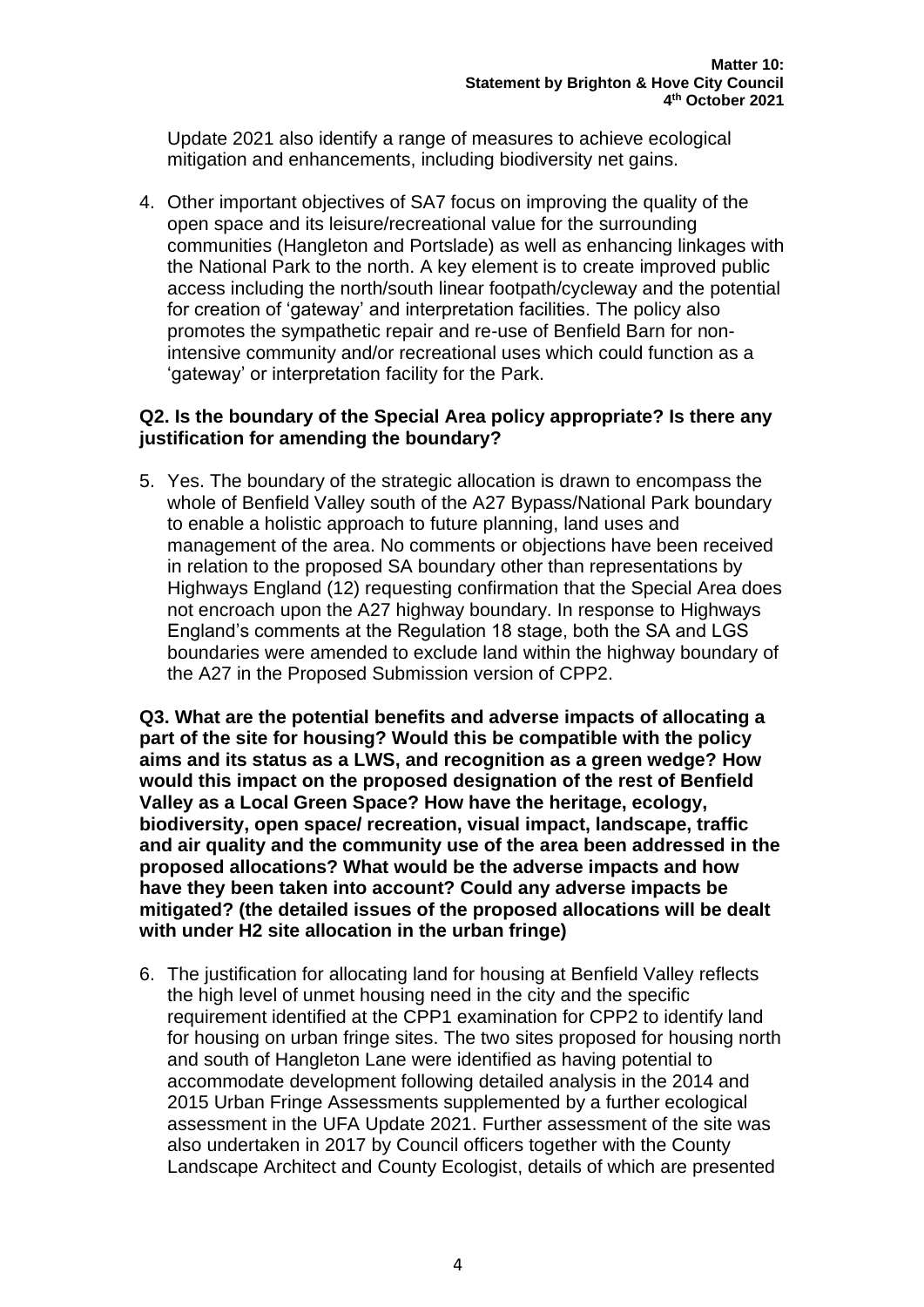in TP05 at Paragraphs 3.18 - 3.21 and in the accompanying statements by the County Landscape Architect and County Ecologist at Appendices 1 and 2.

- 7. The Council recognises that the housing allocations may create potential conflict with the wider environmental and green infrastructure objectives in Policy SA7. For this reason, the UFA reports and Topic Paper emphasise the importance of achieving high quality sustainable design. A range of specific mitigation measures are detailed in Appendices 1 and 2 of TP05 and Paragraphs 4.42 – 4.46 and Appendix 1 of the UFA Update 2021. At the same time, it is recognised that there is potential for development to assist the wider vision and objectives in SA7 by providing for green infrastructure enhancements linked to development and across the wider site and by contributing to the longer term management of the remaining open space at Benfield Valley.
- 8. The Council's comments on the general compatibility of the proposed Policy H2 housing allocations in relation to LWS designations and green infrastructure are set out under Matter 7 (Questions 1 and 2). The impacts of the allocations on the Benfield Valley LWS have been considered in detail in the UFA Update 2021 (Paragraph 4.29), concluding that the proposed scale of housing development can potentially be accommodated without significant ecology impacts, subject to the specified avoidance, mitigation and enhancement measures referred to above. The proposed allocations would maintain the physical and visual connectivity of Benfield Valley as a 'green wedge'. The County Ecologist's comments in TP05 and the conclusions of ED24 both highlight the importance of ensuring retention of a north-south 'wildlife corridor'. In addition, both Policies SA7 and H2 set out requirements for further detailed assessments to be carried out in support of any planning applications.
- 9. Section 4 of the TP05 summarises the Council's evidence relating to heritage, ecology, biodiversity, open space/ recreation, visual impact, landscape, traffic and air quality and the community use of the area. The Topic Paper explains how these considerations have informed the proposed allocations and responds to all concerns raised in the representations received in response to the Regulation 18 and 19 consultations.

**Q4. What is the justification for residential densities to be higher than the surrounding residential areas and up to three storeys? Is it based on robust evidence? Was this based on a site specific LVIA as requested by Natural England? How has this been dealt with? How were the buffers around the development sites identified? Are they soundly based?**

10.The justification for higher densities is based primarily on the assessment undertaken by the County Landscape Architect set out in Appendix 1 of TP05, which concluded that the proposed housing sites can support a higher density of development than had been initially recommended for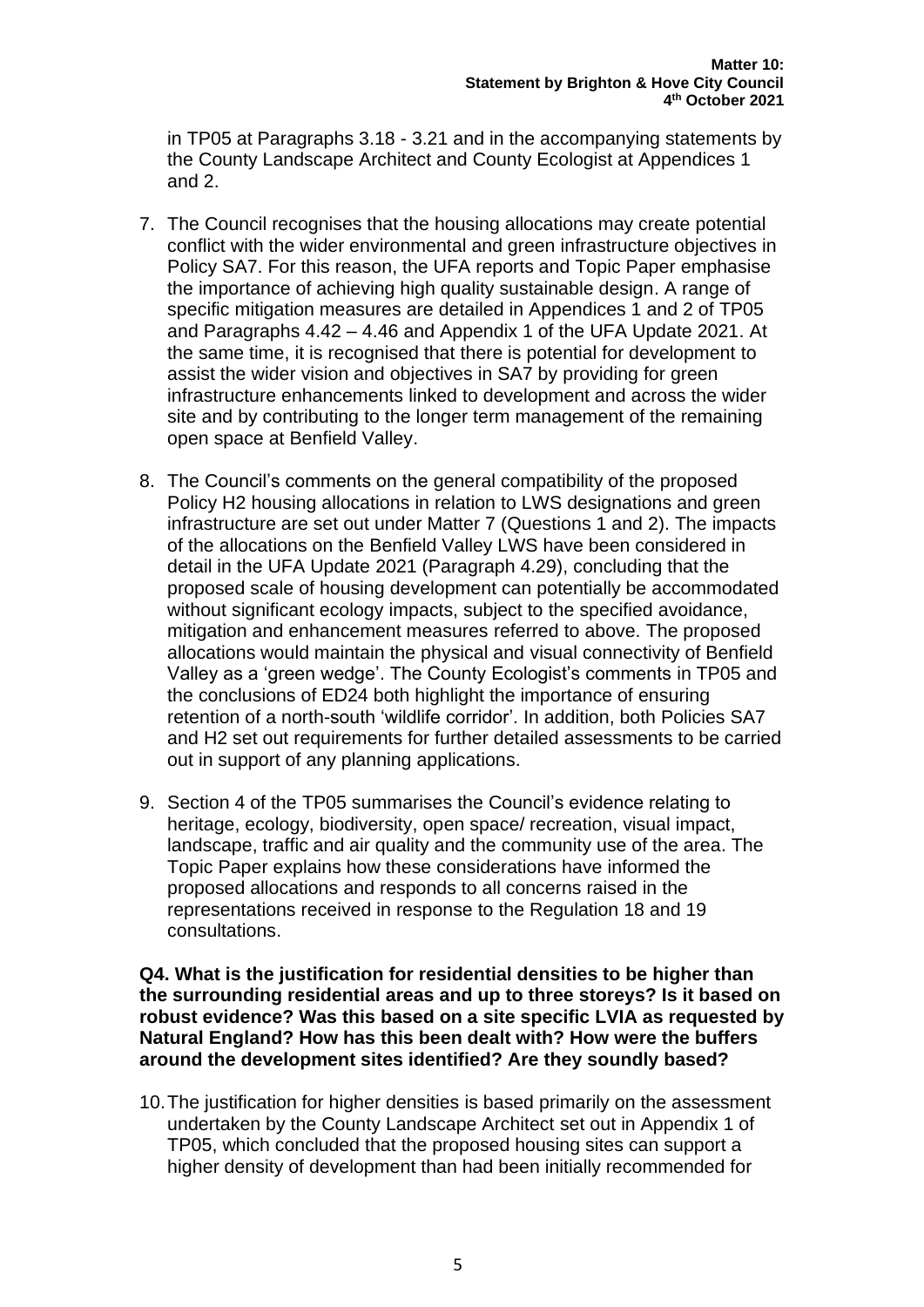Benfield Valley in the 2014 and 2015 UFA studies, whilst occupying an equivalent development footprint. The physical and visual separation of the proposed developable areas would allow for a higher density development form without detracting from the character of the area. The visual containment provided by the surrounding trees and woodland would allow for buildings up to three storeys without having unacceptable impacts on the surrounding areas. The UFA 2015 assessment of Benfield Valley (ED22b) suggested that the loss of trees to accommodate the development would have an adverse impact and would open up views to the proposed development. However, in the County Landscape Architect's view, the existing tree belts have been neglected and would benefit from positive management. She considers that a high quality landscape-led development need not detract from the visual amenity of the valley or surrounding areas.

11.Paragraph 3.9 of the supporting text to SA7 requires that development proposals at Benfield Valley are supported by a Landscape and Visual Impact Assessment in accordance with the Guidelines for Landscape and Visual Impact Assessment 3rd Edition (as referenced by Natural England in their Regulation 19 submission). To clarify this requirement, the following Main Modification is proposed:

| <b>MM</b> | Supporting   | <b>SA7 Benfield Valley</b>                                            | To clarify  |
|-----------|--------------|-----------------------------------------------------------------------|-------------|
| ##        | text to      | Amend paragraph 3.9, first bullet point to read:                      | that a LVIA |
|           | Policy SA7,  |                                                                       | will be     |
|           | paragraph    | A Landscape and Visual Character Impact Assessment <sup>139</sup>     | required to |
|           | $3.9$ , page | which will inform landscape led masterplans for                       | support     |
|           | 158          | development sites and associated                                      | development |
|           |              |                                                                       | proposals.  |
|           |              | 139 To be carried out in accordance with Guidelines for Landscape and |             |
|           |              | Visual Impact Assessment 3rd Edition (Landscape Institute and IEAM    |             |
|           |              | $2013$ ).                                                             |             |

- 12.This will inform landscape led masterplans for development sites and associated management/maintenance plans. Paragraph 3.73 supporting Policy H2 also requires that development proposals for all urban fringe housing sites must be supported by a LVIA at the planning application stage. This requirement was strongly supported by the SDNPA in its Regulation 18 comments on the Draft CPP2.
- 13.The buffers around the development sites have been influenced by the requirement for visual screening in relation to views from within the National Park and the need to maintain the setting of the listed Benfield Barn. The County Landscape Architect's comments emphasise the importance of surrounding trees and woodland in providing containment, but also highlight the need for positive management of the existing tree belts (e,g alongside the A293 Hangleton Link Road) as well as the need for additional planting for screening.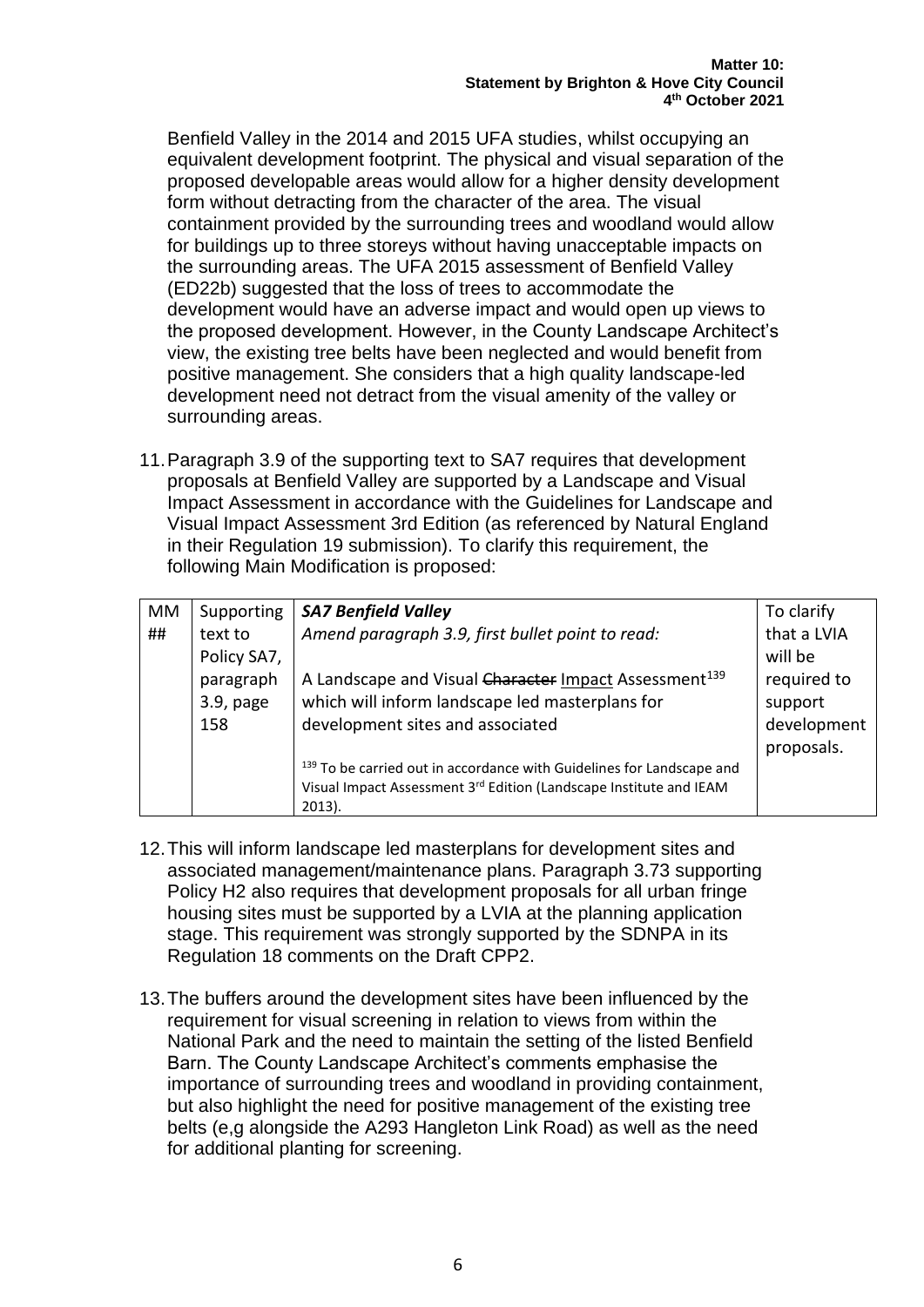- 14.A further significant factor is ecological considerations and the need to maintain effective wildlife corridors. In her supporting statement at Appendix 2 of TP05, the County Ecologist acknowledges that a higher number of housing units would increase the level of disturbance but considers that confining the housing development within a similar footprint to that identified in the 2014 and 2015 UFAs would minimise potential impacts on important habitats and maximise the retention of significant wildlife corridors and buffers. She considers that with positive management of the remainder of the site, and a review of its access, such impacts could be minimised.
- 15.The additional ecological assessment undertaken in ED24 also emphasises the importance of maintaining buffers both to provide mitigation and enhancement through Biodiversity Net Gain. Paragraph 4.31 of the UFA 2021 specifically refers to the need to maintain the corridor of woodland running north-south, whilst Paragraph 4.44 states that additional tree, hedgerow and/or scrub planting around the boundary of the potential development area may also help buffer the LWS from some disturbance (including lighting), whilst providing habitat and retaining ecological connectivity through the site as mitigation for the loss of habitat caused by development. The importance of retaining appropriate buffers and maintaining wildlife corridors are recognised and it is emphasised that the proposed development will need to be sensitively designed and should focus on areas of amenity and poor semi-improved grassland habitat, allowing for the retention of buffers and maintaining valuable woodland corridors within the site. Overall Paragraph 4.36 concludes that delivery of the proposed housing allocation can be achieved in principle, although it is likely to be challenging and will require exemplary scheme design and robust mitigation and enhancements to achieve Biodiversity Net Gain.
- 16.The Council considers that the scale and density of housing proposed at Benfield Valley is soundly based both in terms of its potential landscape and ecology impacts.

#### **Q5. Is the detailed policy wording clear and effective, justified and consistent with national policy?**

- 17.Yes, it is considered that the policy wording is clear and effective. SA7 is a strategic policy which sets out the Council's long term vision and aspirations for the protection, enhancement and positive management of the area. As such, it should be read in conjunction with other relevant CPP1 policies (e.g. Policy SA4, SA5, CP10 and CP12) and other CPP2 policies, in particular DM38 which provides for the long term protection of the majority of the valley as LGS, and H2 which sets out parameters for the scale, type and character of the proposed housing development.
- 18.The policy is considered justified in that it seeks to secure the protection, enhancement and long term management of Benfield Valley as strategic green infrastructure, whilst also allowing for limited housing development